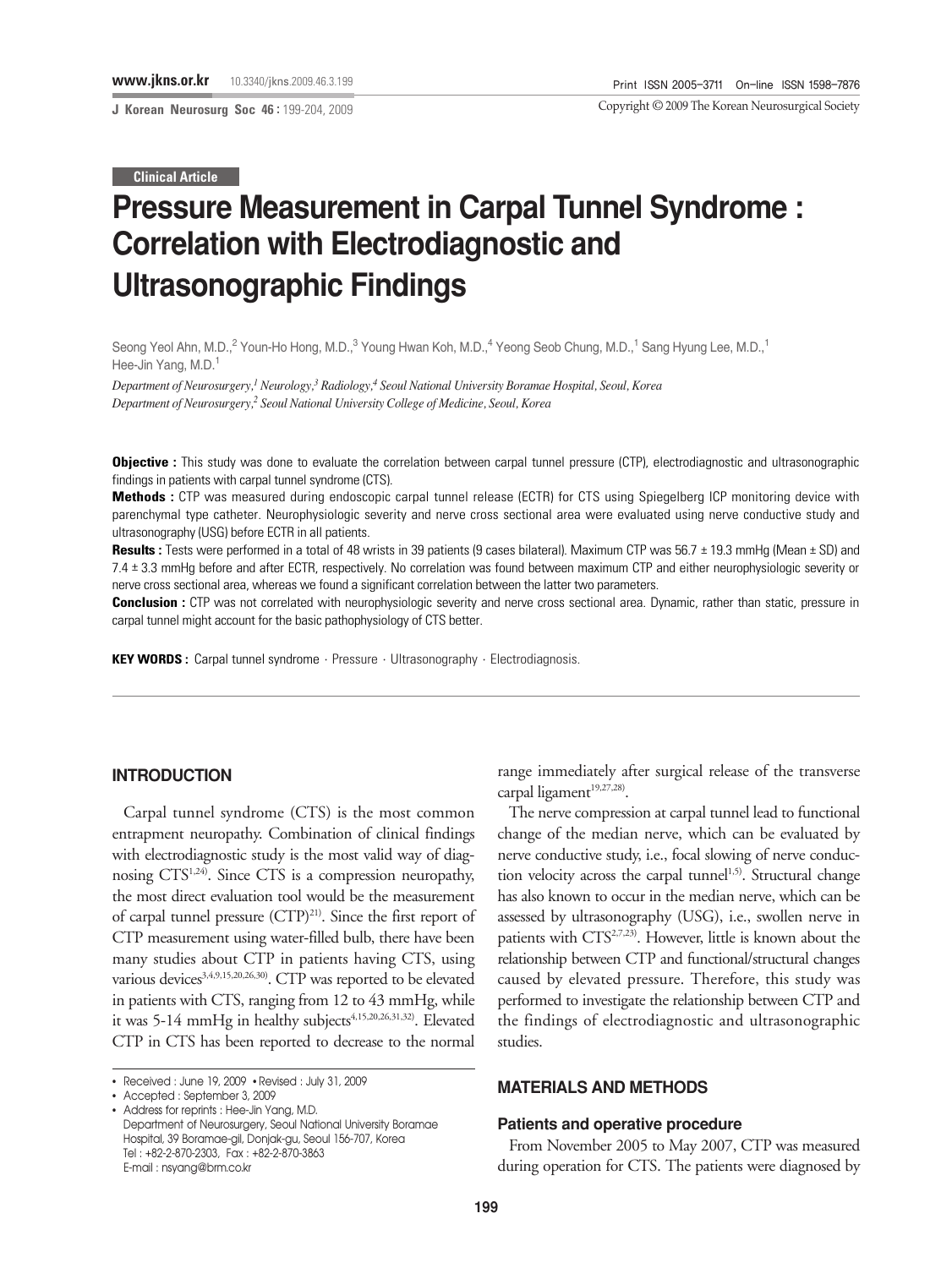clinical symptoms and signs and confirmed by electrophysiological study. Patients with idiopathic CTS were included in study.

Endoscopic carpal tunnel release (ECTR) was done for patients who did not respond to conservative treatment or presented with thenar atrophy. All of the patients were operated on using Endocarp™ (Linvatec, Largo, FL, USA) under local anesthesia and with application of pneumatic tourniquet. The nature of the study was explained to all patients and informed consent for the pressure measurement was obtained from the patients. This study was approved by the institutional review board of our hospital.

#### **Electorphysiologic study and ultrasonography**

Nerve conductive studies (NCS) were performed before operation using standard techniques of surface stimulation and recording (Nicolet Viking IV, Madison, WI, USA), by one neurologist (YHH). Skin temperatures were maintained above 31.0˚C. Median sensory nerve conduction velocity (SNCV) was orthodromically measured in the index finger-wrist segment, and the median distal motor latency from the wrist 5 cm proximal to the recording electrode at the abductor pollicis brevis. When these conventional tests yielded normal results, segmental (mixed nerve conduction with stimulation of mildpalm and recording at the wrist) or comparative studies (median/ulnar or median/radial comparisons) were performed. The severity of CTS was assessed based on the results of NCS using a previously reported neurophysiologic classification<sup>22)</sup>.

USG of the carpal tunnel was performed before operation by one radiologist (YHK), unware of the clinical finding. The USG device was HDI 3000 (Philips, Nederland), Sequoia 512 (Acuson, Mountain View, CA, USA). A 2-6 MHz linear array transducer was used. Cross sectional area (CSA) of median nerve was measured using elliptical method at two points : one at mid-forearm, the other at just

proximal to carpal tunnel, where the nerve swelling is most prominent. The absolute value of nerve area at just proximal to carpal tunnel and ratio of nerve swelling to mid-forearm was used for analysis.

#### **Pressure measurement**

Pressures were measured with Spiegelberg intracranial pressure (ICP) monitoring device connected to a parenchymal type catheter (B Braun Medical Inc, Germany). After dissection of subcutaneous fat, the ligament layer was identified and incised in transverse direction. The Endocarp cannula was inserted so that the distal end of cannula was located just distal to distal end of ligament using surface landmark. This position of cannula was confirmed by endoscope. The catheter was inserted through cannula into the carpal canal. The depth of insertion was usually 1 cm passed last marker of the catheter (D4). In some cases, initial depth of insertion was at the level of last marker of the catheter (D3), due to the difference in length of carpal tunnel. Then, the cannula was removed and pressure was measured. The pressure measured repeatedly with each 1 cm distraction of catheter until the proximal end of balloon was just visible (D2 and D1) (Fig. 1). Three or four point measurements were done. After division of transverse carpal ligament, the pressure was measured again as done before division of ligament. Pressure proximal to the initial incision of ligament was done with same method. P3 corresponds to D3, P2 to D2, and P1 to D1, respectively. Usually the measurement was done in two to three points.

#### **Statistical analysis**

Data were analyzed using a commercially available statistical soft ware package (SPSS for Windows, version 11.0, SPSS, Inc., Chicago, IL, USA). Correlation between NCS grade, USG finding and maximum pressure was analyzed with analysis of variance (ANOVA). Posthoc analyses were done using Tukey's HSD. Correlation between USG finding and maximum pressure was analyzed with linear regression. *p* value less than 0.05 was considered significant.

### **RESULTS**

We measured preoperative and postoperative carpal tunnel pressure in 48 wrists from thirty-nine patients (18 Left hands, 30 Right hands). There were 35 females (7 cases



**Fig. 1.** Steps of pressure measurement. After the cannula tip has been inserted to distal end of transverse carpal ligament, catheter is then inserted A : There are two marks, spaced 1 cm, each other, on the catheter. Then the catheter is inserted so that 1 cm passed after the second mark on the catheter B : Pressure is measured after the removal of cannula. Pressure at D3 is measured C : Note the second mark of the catheter (arrow).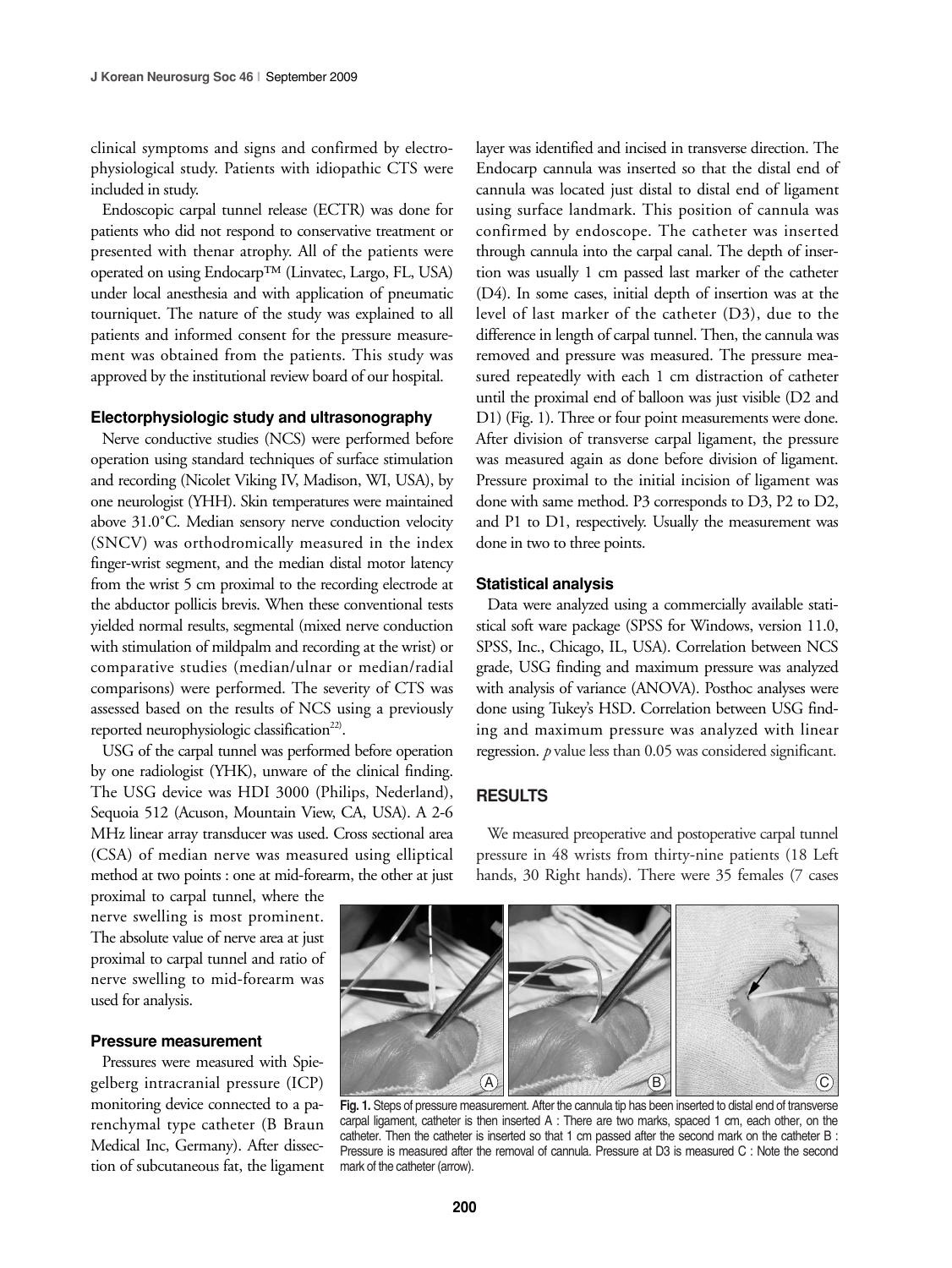bilateral) and four males (2 cases bilateral) aged 25 to 80 years (mean 55.5).

NCS and USG were done in all cases. NCS results were as follows : mild in 1 hand (2.1%), moderate in 14 (29.2%), severe in 18 (37.5%) and extreme in 15 (31.3%).

Mean of median nerve CSA was 0.062cm<sup>2</sup> (range 0.04-0.09) at forearm, 0.16 (range 0.08-0.3) at just proximal to carpal tunnel. Mean of ratio of CSA was 2.63 (range 1.29- 4.93).

Before carpal tunnel release, mean of maximum pressure at distal to incision site was 56.7 mmHg (22.3 to 105) and mean of maximum pressure at proximal to incision site was 18.2 mmHg  $(5.5 \text{ to } 34.1)$ . There was a significance of difference in pressure between points of measurements before operation (Table 1).

After carpal tunnel release, mean of maximum pressure at distal to incision

site was 7.4 mmHg (0.7 to 13.6) and mean of maximum pressure at proximal to incision site was 7.5 mmHg (1.9 to 13.4) (Fig. 2, Table 2).

When the postoperative pressure was compared with the preoperative value, all of the measurement points except for proximal point 2 showed significant decrease (Table 2). The difference in pressure between measurement points, existed before operation, disappeared after operation (Table 3).

Relation between NCS grade, maximum preoperavtive pressure and median nerve swelling was investigated. One case with mild grade was excluded to make statistical analysis feasible. There was a statistically significant correlation between NCS and cross sectional median nerve area (*p* = 0.006, ANOVA) (Fig. 3). Nerve swelling ratio showed relationship of borderline significance with NCS grade (*p* = 0.061, ANOVA). There was no a statistical difference between NCS grade and maximum pressure (*p* = 0.795, ANOVA) (Fig. 4). Neither Cross sectional median nerve area at carpal tunnel nor the ratio of nerve swelling showed statistically significant correlation with maximum preoperative pressure (Fig. 5).

#### **DISCUSSION**

As expected, the present study showed high CTPs in patients with CTS, which dropped significantly after carpal

**Table 1.** Significance of difference in pressure between points of measurements before operation (ANOVA)

| Point          | D <sub>4</sub> | D <sub>3</sub> | D <sub>2</sub> | D1    | P1    | P <sub>2</sub> | P <sub>3</sub> |  |
|----------------|----------------|----------------|----------------|-------|-------|----------------|----------------|--|
| D4             | N/A            | 0.054          | 0.000          | 0.000 | 0.056 | 0.690          |                |  |
| D3             |                | N/A            | 0.000          | 0.000 | 1.000 | 0.837          | 0.079          |  |
| D <sub>2</sub> |                |                | N/A            | 0.001 | 0.000 | 0.000          | 0.000          |  |
| D1             |                |                |                | N/A   | 0.000 | 0.000          | 0.000          |  |
| P1             |                |                |                |       | N/A   | 0.800          | 0.077          |  |
| P <sub>2</sub> |                |                |                |       |       | N/A            | 0.671          |  |
| P <sub>3</sub> |                |                |                |       |       |                | N/A            |  |
|                |                |                |                |       |       |                |                |  |

| _                            |               | -        | . .     |        |        |        |                |  |
|------------------------------|---------------|----------|---------|--------|--------|--------|----------------|--|
| Point                        | $\mathcal{L}$ | n o<br>◡ | r∼<br>◡ | ◡      | D.     | $\sim$ | D <sub>o</sub> |  |
| $\overline{1}$<br>$\sqrt{2}$ | $\sim$ -      | $\sim$   | $\sim$  | $\sim$ | $\sim$ |        | $\sim$         |  |
|                              |               |          |         |        |        |        |                |  |

**Table 3.** Significance of difference in pressure between points of measurements after operation (ANOVA)

| .              |                |                |                |       |                |                |                |  |
|----------------|----------------|----------------|----------------|-------|----------------|----------------|----------------|--|
| Point          | D <sub>4</sub> | D <sub>3</sub> | D <sub>2</sub> | D1    | P <sub>1</sub> | P <sub>2</sub> | P <sub>3</sub> |  |
| D4             | N/A            | 0.702          | 0.953          | 1.000 | 0.051          | 0.983          | 0.978          |  |
| D <sub>3</sub> |                | N/A            | 0.994          | 0.296 | 0.635          | 0.977          | 0.107          |  |
| D <sub>2</sub> |                |                | N/A            | 0.715 | 0.238          | 1.000          | 0.370          |  |
| D1             |                |                |                | N/A   | 0.003          | 0.839          | 0.995          |  |
| P1             |                |                |                |       | N/A            | 0.166          | 0.001          |  |
| P <sub>2</sub> |                |                |                |       |                | N/A            | 0.505          |  |
| P <sub>3</sub> |                |                |                |       |                |                | N/A            |  |



**Fig. 2.** Results of pressure measurements.

tunnel release. The measured pressure values before and after carpal tunnel release in this study were also comparable to those of previous studies<sup>18,21,28)</sup>. Neurophysiologic severity was also highly correlated with nerve swelling assessed by USG, which is also in line with previous studies<sup>13,23)</sup>. This suggests functional change correlates with anatomical change. However, we could not find any significant correlation between the CTP and either neurophysiologic severity nor USG findings.

Regarding the relationship between CTP and neurophysiologic severity, previous studies reported a significant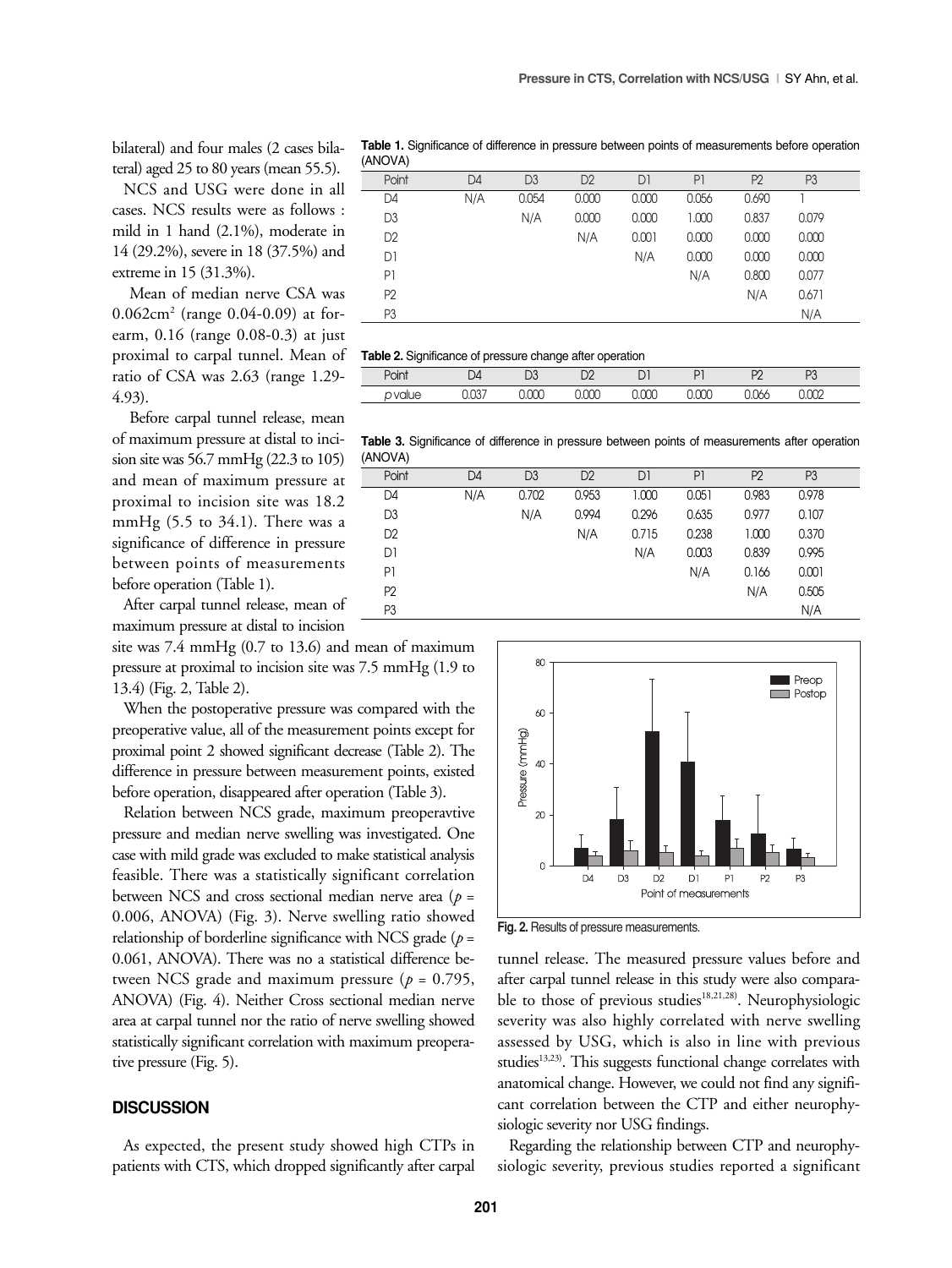correlation between them, suggesting that the increased pressure underlie the functional alteration of nerve conduction<sup>8,14)</sup>. Our results, however, failed to show such a significant correlation, and the discrepancy is to be addressed



**Fig. 3.** Difference in median nerve area at carpal tunnel according to nerve conductive studies grade.



**Fig. 4.** Difference of pressure according to nerve conductive studies grade.



Fig. 5. Scatterplot showing the correlation between maximum preoperative pressure and median nerve swelling at carpal tunnel.

in detail. First of all, there are several differences between the present study and previous ones in neurophysiologic study method and patient population included. The median nerve conduction was studied intraoperatively, but only the sensory nerve conduction was evaluated in 19 patients<sup> $14$ </sup>. In another study, they compared the carpal canal pressure with the latency of sensory nerve potential<sup>8)</sup>. Unlike previous studies, in the present investigation, the neurophysiologic severity was graded according to both motor and sensory nerve conductive studies. Furthermore, about two thirds of our patients did not show any sensory nerve potential in NCS (severe and extreme grade), indicating a vast majority of our patients had severe nerve dysfunction.

The real pathologic factor might be median nerve intraneural pressure, rather than CTP. There has been one report on direct measurement of intraneural pressure, which showed that there was strong correlation between intraneural pressure and CTP21). Therefore, if intraneural pressure would have had significant correlation, carpal tunnel pressure would have shown significant correlation, too. Various methods have been reported for CTP measurements, including ICP monitoring device, as in our series<sup>9)</sup>. It is known that application of tourniquet do not affect the  $CTP<sup>29</sup>$ .

One possible explanation for the lack of correlation is the static versus dynamic pressure. We measured the static pressure in resting state with neutral wrist position. Pressure changes on wrist position, finger action, or repetitive hand activity suggest dynamic nerve compression might be a real causative factor in CTS, rather than static compres- $\sin^{4,11,25,33}$ 

The duration of nerve compression would be another factor in CTS pathogenesis. Duration, in addition to certain pressure level, might influence the functional and structural changes in the median nerve $10$ . In chronic nerve compression disorder, such as CTS, the pressure might increase gradually over time according to structural change in carpal tunnel. Therefore, the pressure level would parallel with symptom duration. Besides, the exact assessment of duration is not easy in chronic nerve compression disorder.

It is known that USG reveals swelling of median nerve in CTS, helpful in diagnosis and severity evaluation<sup>12,13,17,23)</sup>. There has been no report about the correlation between CTP and USG finding. Our data showed no significant correlation between the two, contrary to our expectation. Since it is known that CTP is related to neurophysiologic severity, we think that there might be a causal relationship between CTP and median nerve swelling, although not disclosed yet in this study.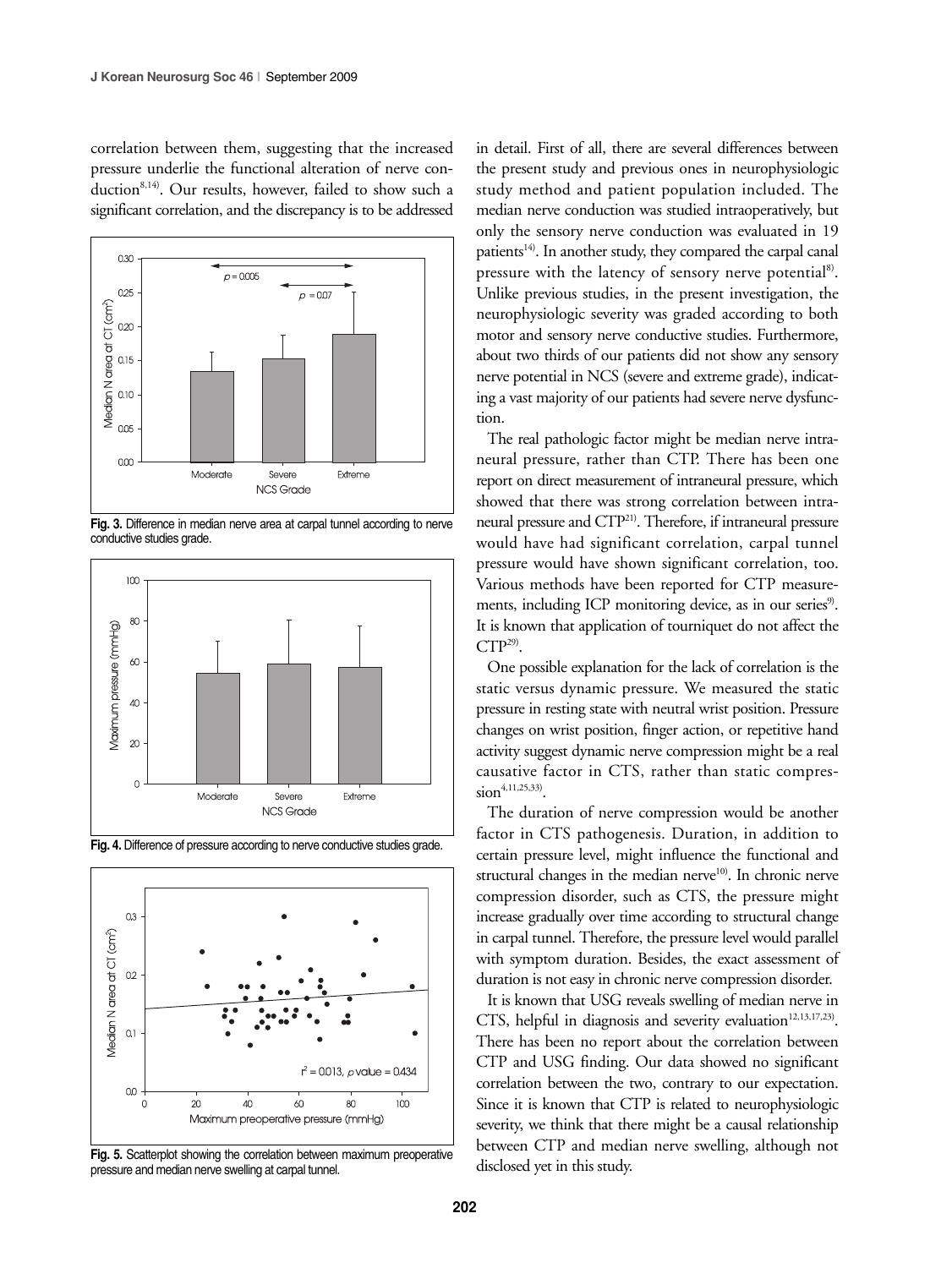It is known that the maximum point of compression is located in the central portion of carpal tunnel, where the pressure shows highest value<sup>6,14,16,29)</sup>. It is suggested that nonuniform dimension of carpal tunnel may be the cause of this pressure profile<sup>15)</sup>. It is notable that the pressure differences between measurements were disappeared after carpal tunnel release (Table 1, 3, Fig. 2), which meant reversal of abnormal anatomy of CTS back to normal condition. To our knowledge, the difference in pressure profile is evaluated statistically for the first time in this study.

One of the limitations of our study is the population of patients. The majority of our patients were in severe/extreme in NCS grade. This allowed us to evaluate the impact of NCS grade in only one side of spectrum, rather than all grades of neurophysiological severity.

Although our study doesn't show significant correlation between basic pathologic factor of CTS and resulting changes of median nerve, it is well known that the carpal tunnel pressure is elevated in CTS patients. Refining of pressure measurement technique might elucidate the correlation and clinical implications of carpal tunnel pressure in CTS.

### **CONCLUSION**

Electrodiagnostic and anatomical changes showed a significant correlation, although the basic pathologic factor for these changes showed no significant correlation. The dynamic pressure measurements, rather than static, might be a better evaluation of basic pathology of CTS.

• Acknowledgments

This work was supported by research grants from the Seoul National University Boramae Hospital.

#### **References**

- 1. Aroori S, Spence RA : Carpal Tunnel Syndrome. **Ulster Med J 77** : 6-17, 2008
- 2. Bayrak IK, Bayrak AO, Tilki HE, Nural MS, Sunter T : Ultrasonography in carpal tunnel syndrome : comparison with electrophysiological stage and motor unit number estimate. **Muscle Nerve 35** : 344-348, 2007
- 3. Brain WR, Wright AD, Wilkinson M : Spontaneous compression of both median nerves in the carpal tunnel : six cases treated surgically. **Lancet 1** : 277, 1947
- 4. Gelberman RH, Hergenroeder PT, Hargens AR, Lundborg GN, Akeson WH : The carpal tunnel syndrome. A study of carpal canal pressures. **J Bone Joint Surg Am 63** : 380-383, 1981
- 5. Gelberman RH, Szabo RM, Williamson RV, Hargens AR, Yaru NC, Minteer-Convery MA : Tissue pressure threshold for peripheral nerve viability. **Clin Orthop Relat Res** : 285-291, 1983
- 6. Hashizume H, Nanba Y, Shigeyama Y, Hirooka T, Yokoi T, Inoue H : Endoscopic carpal tunnel pressure measurement : a reliable technique for complete release. **Acta Med Okayama 51** : 105-110,

1997

- 7. Hobson-Webb LD, Massey JM, Juel VC, Sanders DB : The ultrasonographic wrist-to-forearm median nerve area ratio in carpal tunnel syndrome. **Clin Neurophysiol 119** : 1353-1357, 2008
- 8. Ikeda K, Osamura N, Tomita K : Segmental carpal canal pressure in patients with carpal tunnel syndrome. **J Hand Surg Am 31** : 925- 929, 2006
- 9. Kanta M, Ehler E, Hosszú T, Danková C, Lastovicka D, Adamkov J, et al. : [Measurement of carpal tunnel pressure during surgery of carpal tunnel syndrome.] **Rozhl Chir 84** : 253-257, 2005
- 10. Kaymak B, Ozçakar L, Cetin A, Candan Cetin M, Akinci A, Hascelik Z : A comparison of the benefits of sonography and electrophysiologic measurements as predictors of symptom severity and functional status in patients with carpal tunnel syndrome. A**rch Phys Med Rehabil 89** : 743-748, 2008
- 11. Keir PJ, Bach JM, Rempel D : Effects of computer mouse design and task on carpal tunnel pressure. **Ergonomics 42** : 1350-1360, 1999
- 12. Koyuncuoglu HR, Kutluhan S, Yesildag A, Oyar O, Guler K, Ozden A : The value of ultrasonographic measurement in carpal tunnel syndrome in patients with negative electrodiagnostic tests. E**ur J Radiol 56** : 365-369, 2005
- 13. Lee CH, Kim TK, Yoon ES, Dhong ES : Correlation of highresolution ultrasonographic findings with the clinical symptoms and electrodiagnostic data in carpal tunnel syndrome. **Ann Plast Surg 54** : 20-23, 2005
- 14. Luchetti R, Schoenhuber R, Alfarano M, Deluca S, De Cicco G, Landi A : Carpal tunnel syndrome : correlations between pressure measurement and intraoperative electrophysiological nerve study. **Muscle Nerve 13** : 1164-1168, 1990
- 15. Luchetti R, Schoenhuber R, De Cicco G, Alfarano M, Deluca S, Landi A : Carpal-tunnel pressure. **Acta Orthop Scand 60** : 397-399, 1989
- 16. Luchetti R, Schoenhuber R, Nathan P : Correlation of segmental carpal tunnel pressures with changes in hand and wrist positions in patients with carpal tunnel syndrome and controls. **J Hand Surg Br 23** : 598-602, 1998
- 17. Nakamichi K, Tachibana S : Ultrasonographic measurement of median nerve cross-sectional area in idiopathic carpal tunnel syndrome : Diagnostic accuracy. **Muscle Nerve 26** : 798-803, 2002
- 18. Nakao E, Short WH, Werner FW, Fortino MD, Palmer AK : Changes in carpal tunnel pressures following endoscopic carpal tunnel release : a cadaveric study. **J Hand Surg Am 23** : 43-47, 1998
- 19. Okutsu I, Hamanaka I, Chiyokura Y, Miyauchi Y, Sugiyama K : Intraneural median nerve pressure in carpal tunnel syndrome. **J Hand Surg Br 26** : 155-156, 2001
- 20. Okutsu I, Ninomiya S, Hamanaka I, Kuroshima N, Inanami H : Measurement of pressure in the carpal canal before and after endoscopic management of carpal tunnel syndrome. **J Bone Joint Surg Am 71** : 679-683, 1989
- 21. Okutsu I, Ninomiya S, Yoshida A, Hamanaka I, Kitajima I : Measurement of carpal canal and median nerve pressure in patients with carpal tunnel syndrome. **Tech Hand Up Extrem Surg 8** : 124-128, 2004
- 22. Padua L, LoMonaco M, Gregori B, Valente EM, Padua R, Tonali P : Neurophysiological classification and sensitivity in 500 carpal tunnel syndrome hands. **Acta Neurol Scand 96** : 211-217, 1997
- 23. Padua L, Pazzaglia C, Caliandro P, Granata G, Foschini M, Briani C, et al. : Carpal tunnel syndrome : ultrasound, neurophysiology, clinical and patient-oriented assessment. **Clin Neurophysiol 119** : 2064- 2069, 2008
- 24. Park SK, Lee JH, Lee HG, Ryu KY, Kang DG, Kim SC : Predictive value of sensory nerve conduction in carpal tunnel syndrome. **J Korean Neurosurg Soc 40** : 401-405, 2006
- 25. Rempel D, Bach JM, Gordon L, So Y : Effects of forearm pronation/